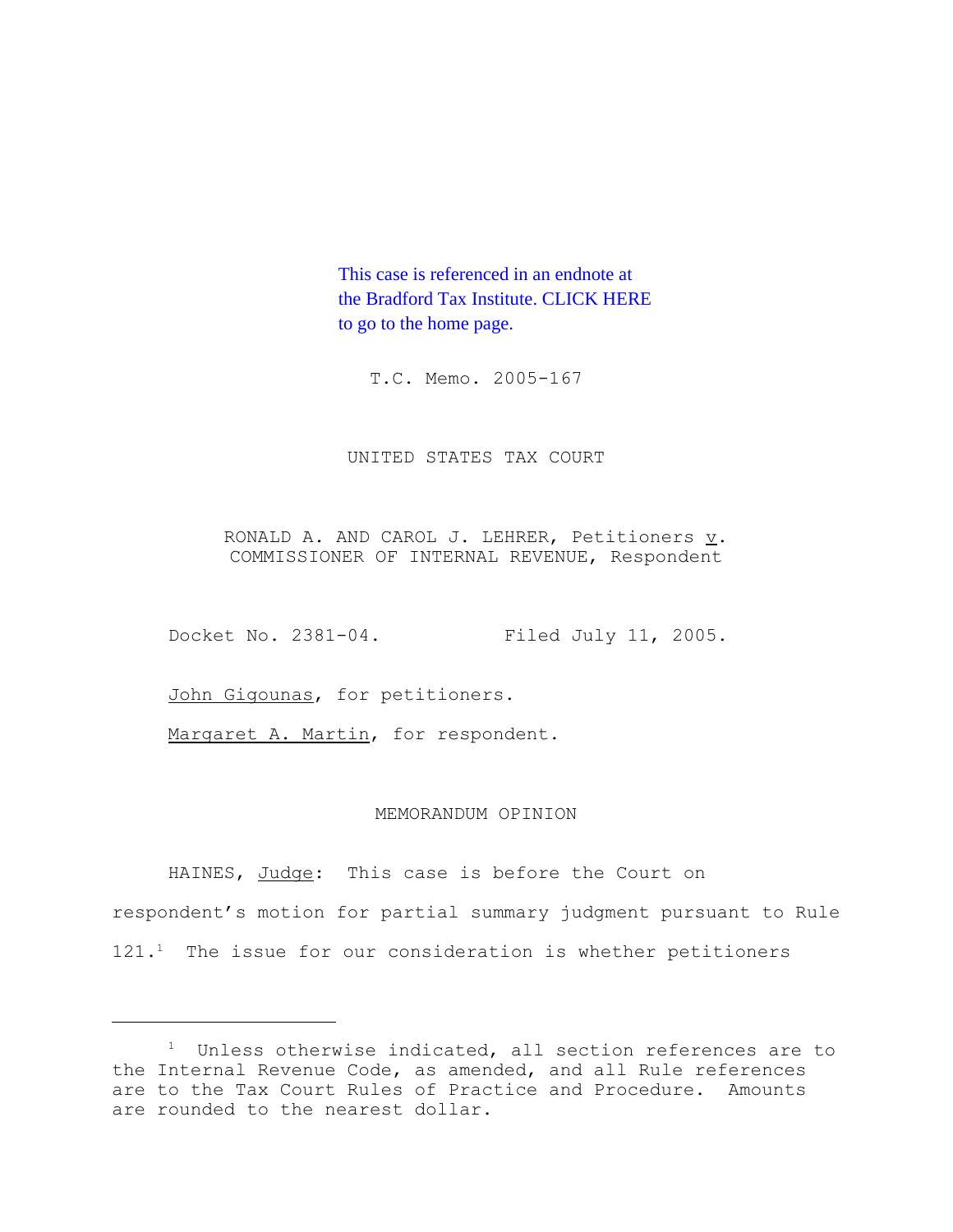made an effective election under section 475(f) on the amendment to petition.

## Background

At the time of the filing of the petition, petitioners resided in Byron, California.

Petitioners filed Forms 1040, U.S. Individual Income Tax Return, for 1998, 1999, 2000, and 2001. Before the filing of the amendment to petition, petitioners did not make an election under section 475(f) (mark-to-market election) which would make the election applicable to taxable years 1999, 2000, and 2001 (years in issue). On their 1999 tax return, petitioners reported \$44,004 of capital gain income. On their 2000 tax return, petitioners reported on the Schedule D, Capital Gains and Losses, a net short-term capital loss of \$313,715 and subtracted from income \$3,000 as a capital loss. On their 2001 tax return, petitioners reported a net short-term capital loss of \$397,079 on the Schedule D and subtracted from income \$3,000 as a capital loss.

On November 26, 2003, respondent issued to petitioners a notice of deficiency which determined that petitioners owed a deficiency of \$650,411 and a penalty pursuant to section 6662(a) of \$130,082 for 1999. On the same date, respondent also issued to petitioners a notice of deficiency which determined that petitioners owed a deficiency of \$1,013,341 and a penalty

 $- 2 -$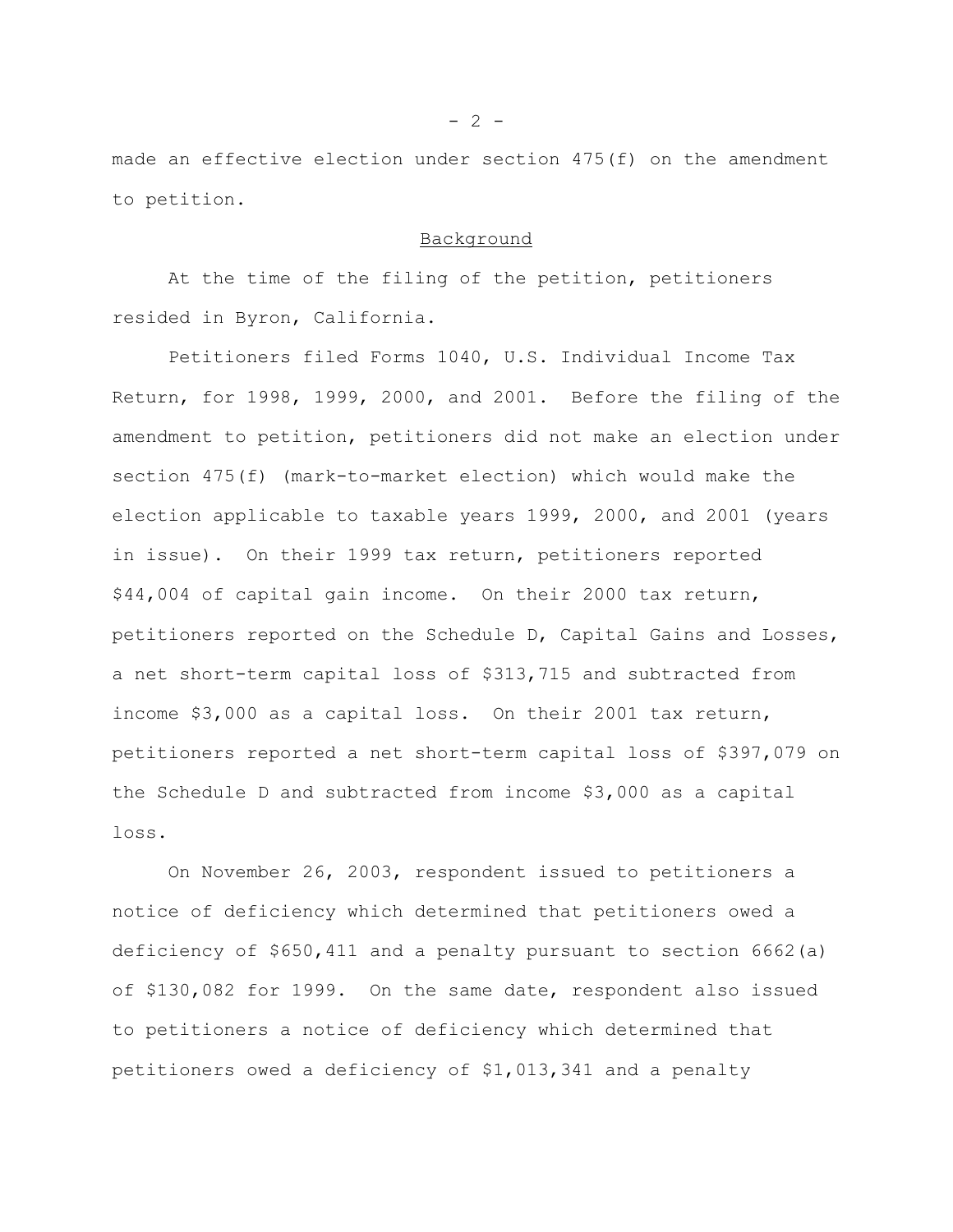pursuant to section 6662(a) of \$202,668 for 2000, and a deficiency of \$1,240,280 and a penalty pursuant to section 6662(a) of \$247,936 for 2001.

On February 10, 2004, petitioners timely filed a petition with the Court disputing the notices of deficiency for the years in issue. On November 10, 2004, petitioners filed a motion for leave to amend petition and proposed amendment pursuant to Rule 41(a). Petitioners requested leave to file an amendment to petition and stated:

3. The issue raised by the proposed amendment was recently discovered after numerous conferences with Appeals and review of Petitioners [sic] records for 2000 and 2001. The audit for these years was just completed.

4. The question raised in the proposed argument [sic] is whether Petitioner, Ron Lehrer, was a trader in securities and, if so, whether the provision of \$475(f) apply [sic] so as to allow ordinary losses as well as ordinary gains in the years in question.

5. The Amendment of this Petition was recently discussed with Respondent's counsel and the Appeals officer.

6. All documents relating to the issue raised in the proposed amendment have been furnished to Respondent. The applicability of §475(f) is basically a legal issue.

7. Although it is in the discretion of the Court to permit amendment of the Petition, the Court should permit the Petitioners to amend their Petition to raise the issue because all issues raised in the Notices, except the negligence penalty, have been settled. The new issue was recently discovered and, all documents relating to this issue have been furnished to Respondent.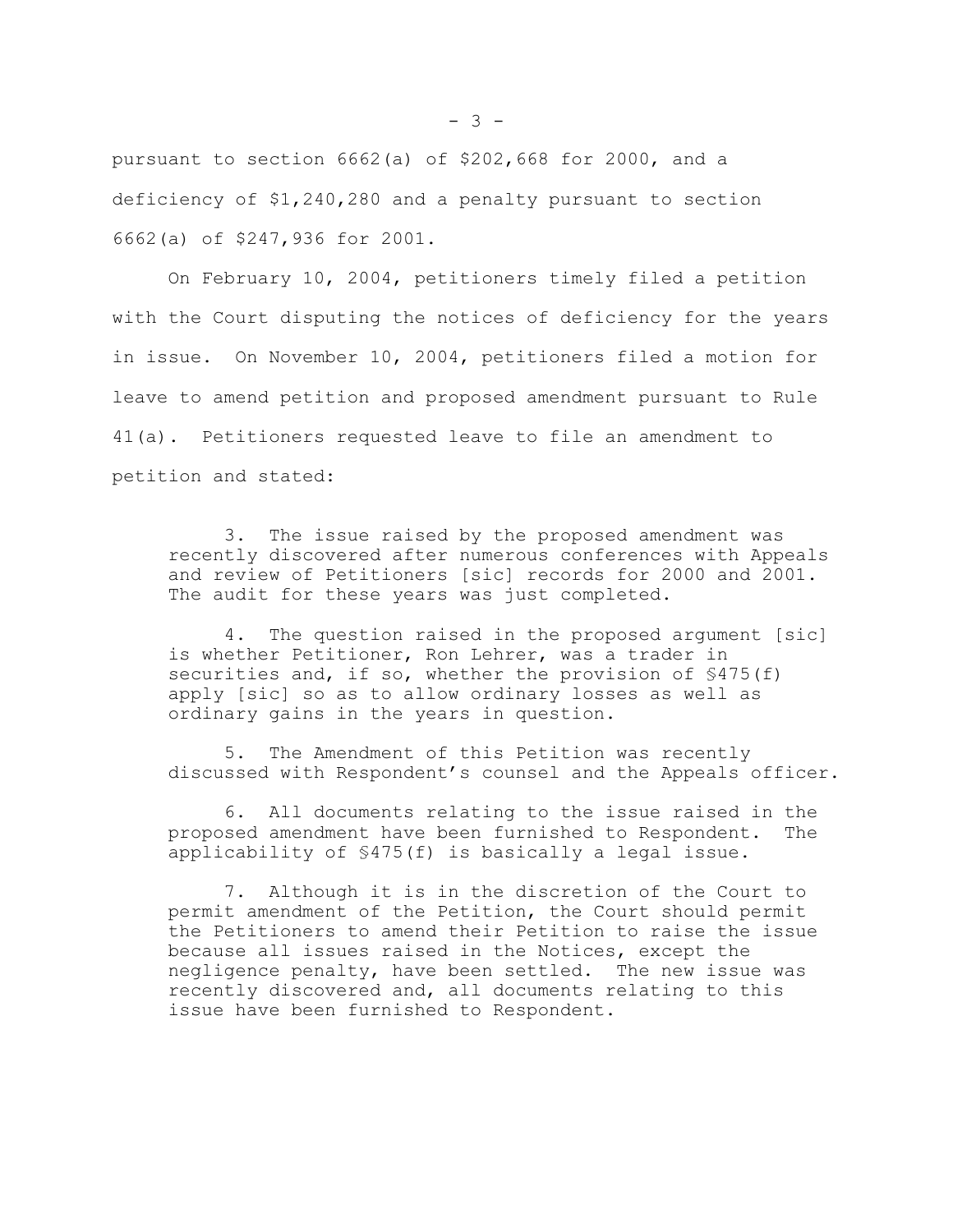On November 22, 2004, we granted petitioners' motion for leave to amend petition and filed the amendment to petition which pleaded, in full, the following:

Petitioners pursuant to leave of this Court, hereby amend their Petition heretofore filed in this action as follows:

- 6(a) Petitioner, Ron Lehrer, was a securities trader and is entitled to elect the provisions of §475(f) in order to claim all his gains and losses as ordinary rather than capital.
- 6(b) The election under §475(f) does not have to be made on a timely filed return.

WHEREFORE, Petitioners pray that the Court hear this case and determine that there are deficiencies due for the years in issue resulting from the agreed adjustments pursuant to a partial settlement agreement to be filed in this action and, that the Court determine that there are no penalties due for the years at issue, and that Petitioner, Ron Lehrer, was a trader in securities and that the provisions of §475(f) apply so that all security gains and losses are treated as ordinary.

On December 2, 2004, the Court granted petitioners leave to file a second amendment to petition regarding the section 6662(a) penalty, an issue not relevant to the instant motion. On December 10, 2004, respondent filed answers to both amendments to petition, specifically denying the allegations contained in paragraph 6.

On December 20, 2004, the parties filed a stipulation of settled issues. The parties stipulated that the only remaining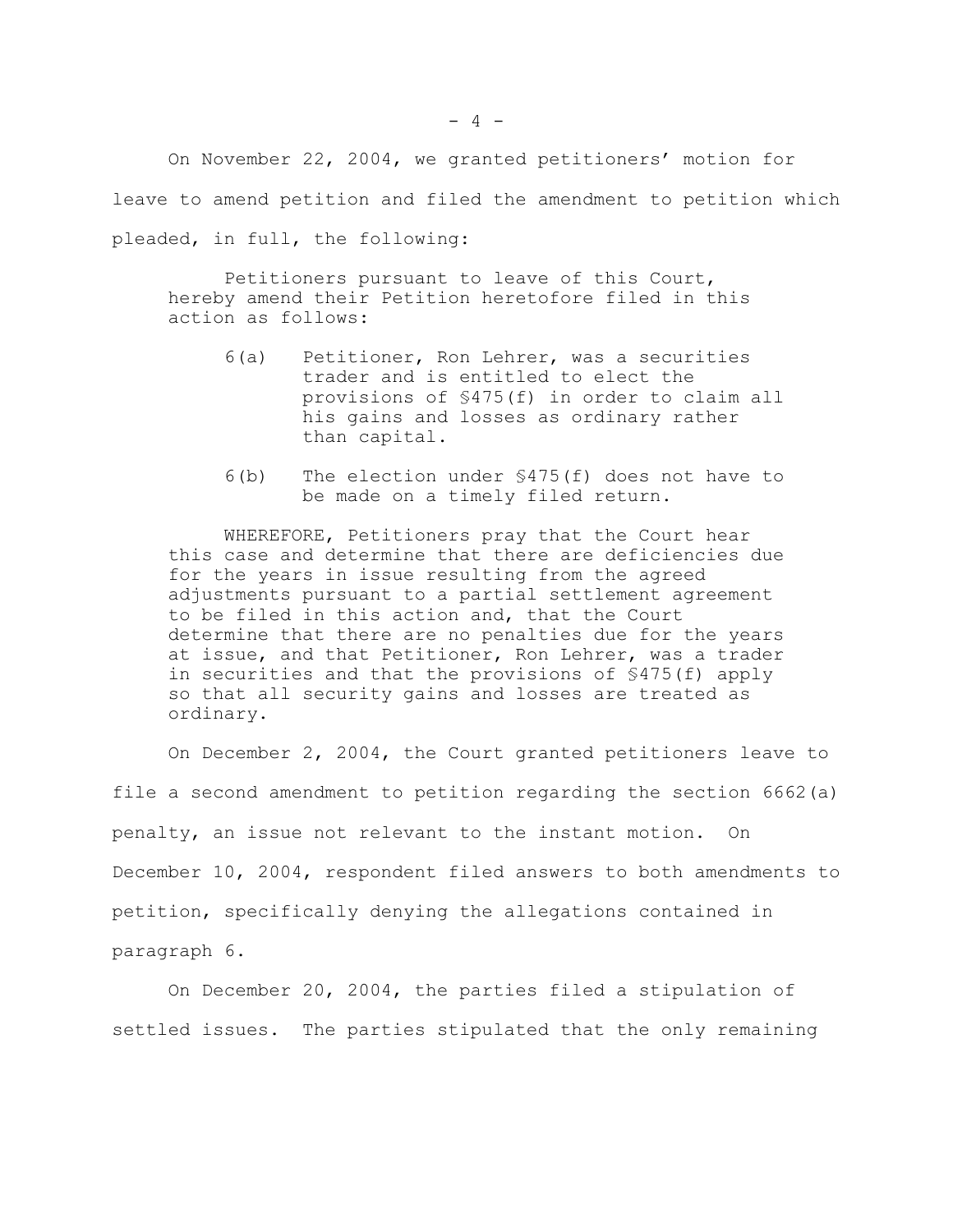issues are whether petitioners are liable for the section 6662(a) penalties imposed and the applicability of section 475(f).

On January 19, 2005, respondent filed a motion for partial summary judgment. Respondent moves for partial summary adjudication in respondent's favor upon the issue of whether petitioner Ronald A. Lehrer's (Mr. Lehrer's) gains or losses with respect to securities should be treated as ordinary gains or losses pursuant to section 475(f). Respondent attached to the motion petitioners' tax returns for 1998, 1999, 2000, and 2001.

On January 21, 2005, the Court ordered petitioners to file a written response to respondent's motion on or before February 18, 2005. On February 15, 2005, the Court filed petitioners' response objecting to respondent's motion for partial summary judgment.

## Discussion

Summary judgment is intended to expedite litigation and avoid unnecessary and expensive trials. Fla. Peach Corp. v. Commissioner, 90 T.C. 678, 681 (1988). Rule 121(a) provides that either party may move for summary judgment upon all or any part of the legal issues in controversy. The Court may grant full or partial summary judgment when there is no genuine issue of material fact and a decision may be rendered as a matter of law. Rule 121(b); Sundstrand Corp. v. Commissioner, 98 T.C. 518, 520 (1992), affd. 17 F.3d 965 (7th Cir. 1994); Zaentz v.

 $-5 -$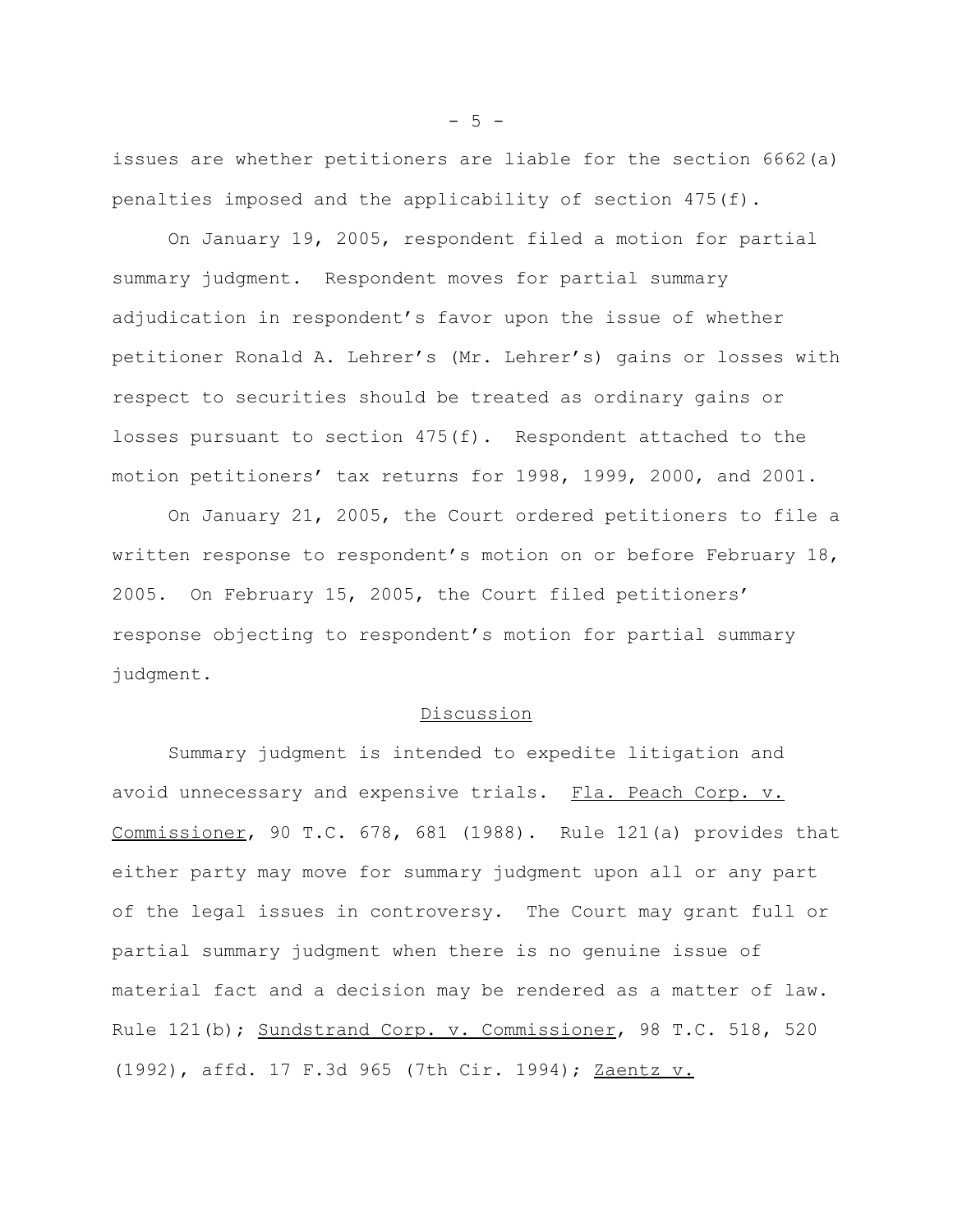Commissioner, 90 T.C. 753, 754 (1988). We conclude that there is no genuine issue of material fact regarding the question raised in respondent's motion for partial summary judgment, and a decision of that question may be rendered as a matter of law.

Respondent argues that even if Mr. Lehrer was a "trader in securities" during the years in issue, he failed to make an effective mark-to-market election pursuant to Rev. Proc. 99-17, 1999-1 C.B. 503. Petitioners concede that they did not make a mark-to-market election on their tax returns but argue that an effective mark-to-market election was made on their first amendment to petition to this Court. Further, petitioners argue that Rev. Proc. 99-17, supra, lacks "precedential value as it simply announces the Service's position."

A taxpayer engaged in a trade or business as a trader in securities is eligible to elect to recognize gain or loss on any security held in connection with his trade or business at the close of the taxable year as if the security were sold for its fair market value at yearend. Sec.  $475(f)(1)(A)(i);^2$  see Chen v.

(1) Traders in securities.--

(A) In general.--In the case of a person who is engaged in a trade or business as a trader in securities and who elects to have this paragraph apply to such trade or business--

- 6 -

<sup>&</sup>lt;sup>2</sup> SEC. 475(f). Election of Mark to Market for Traders in Securities or Commodities.--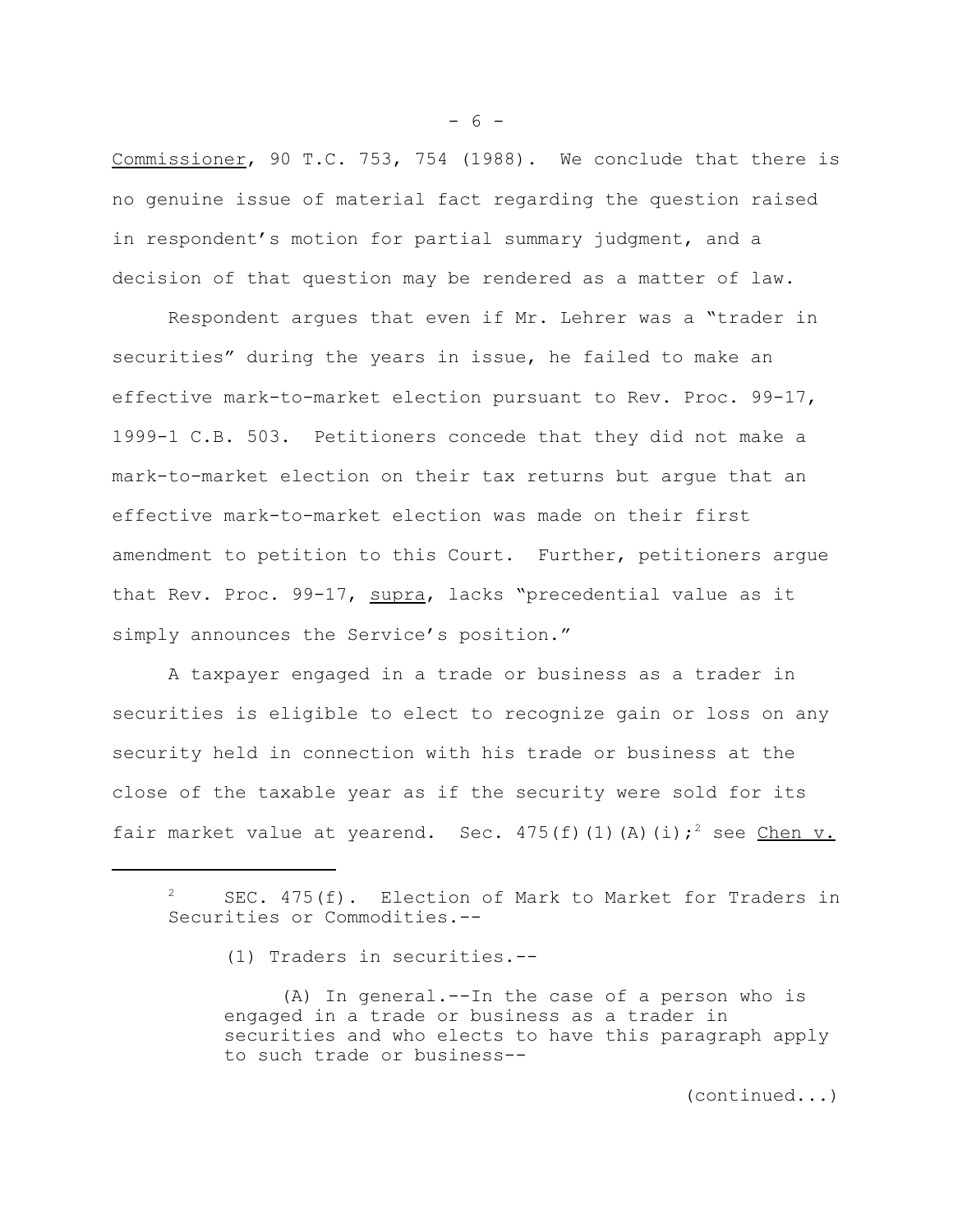Commissioner, T.C. Memo. 2004-132. In general, any gains or losses resulting from the mark-to-market election shall be treated as ordinary income or loss. Sec. 475(d)(3)(A),  $(f)$ (1)(D). If a taxpayer is in the business as a trader in securities and made a mark-to-market election with respect to sales of securities held in connection with his business, his net loss from that business would be an ordinary loss, deductible in full under section 165; if the mark-to-market election is not made, the net loss would be a capital loss deductible only to the extent of any capital gains plus  $$3,000$ . See secs. 165(a), (c), (f), 1211(b)(1); Chen v. Commissioner, supra.

In Chen we held that the taxpayer was not a "trader in securities" for the relevant year for purposes of section 475(f) and, therefore, did not address the taxpayer's argument regarding whether he should be permitted to make an untimely, retroactive mark-to-market election because section 475(f) was not available to him. As a result, we are presented with a novel issue: whether an allegation contained in an amendment to petition qualifies as an effective mark-to-market election.

- 7 -

 $2$ (...continued)

<sup>(</sup>i) such person shall recognize gain or loss on any security held in connection with such trade or business at the close of any taxable year as if such security were sold for its fair market value on the last business day of such taxable year,  $*$ \*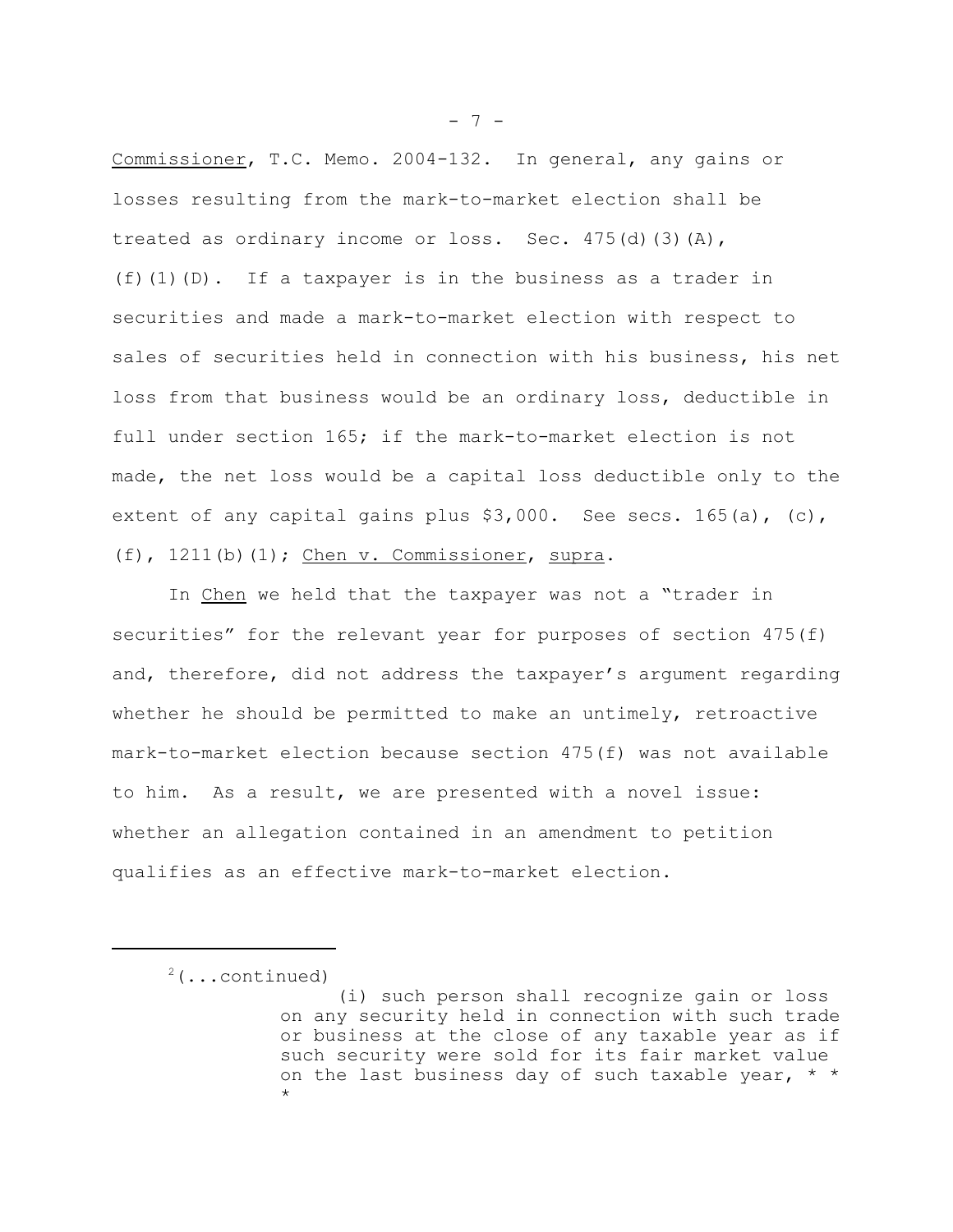With regard to making the mark-to-market election, section 475(f)(3) provides:

(3) Election.--The elections under paragraphs (1) and (2) may be made separately for each trade or business and without the consent of the Secretary. Such an election, once made, shall apply to the taxable year for which made and all subsequent taxable years unless revoked with the consent of the Secretary.

The statute and regulations do not provide procedures that specify the time and manner to make a mark-to-market election. $3$ 

We look to the legislative history of section 475 to determine congressional intent because the statute is silent as to the procedures which must be followed to make a mark-to-market election. Ewing v. Commissioner, 118 T.C. 494, 503 (2002) (citing Burlington N.R.R. Co. v. Okla. Tax Commn., 481 U.S. 454, 461 (1987)); see Wells Fargo & Co. v. Commissioner, 120 T.C. 69, 89 (2003); Allen v. Commissioner, 118 T.C. 1, 7 (2002). The legislative history states that "The election will be made in the time and manner prescribed by the Secretary of the Treasury and will be effective for the taxable year for which it is made and all subsequent taxable years, unless revoked with the consent of the Secretary." See H. Conf. Rept. 105-148, at 446 (1997), 1997- 4 C.B. (Vol. 1) 323, 768. Thus, the Secretary has authority to prescribe the time and manner of the election.

 $3$  The Commissioner issued proposed regulations on Jan. 28, 1999. Sec. 1.475(f)-1, Proposed Income Tax Regs., 64 Fed. Reg. 4378 (Jan. 28, 1999).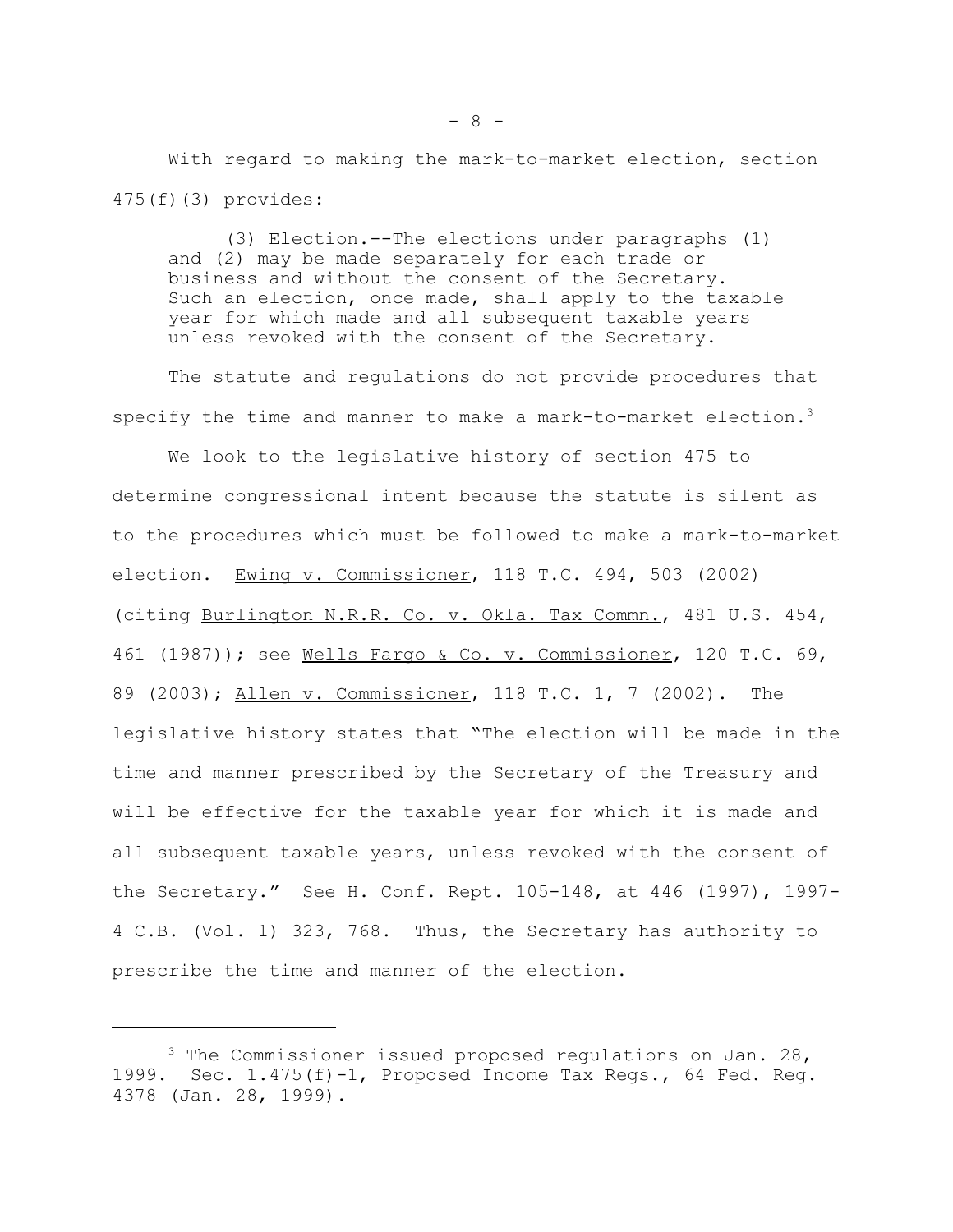Under this authority, the Commissioner issued Rev. Proc. 99- 17, 1999-1 C.B. 503, which provides the procedure for taxpayers to make a mark-to-market election. Generally, Rev. Proc. 99-17, sec. 5, 1999-1 C.B. at 504-505, provides that the taxpayer must file a statement which describes the election being made, the first taxable year for which the election is effective, and the trade or business for which the election is made. This statement must be filed not later than the due date of the Federal income tax return (without regard to extensions) for the taxable year immediately preceding the election year and must be attached to that tax return or to a request for an extension of time to file that return. Id.

The fact that petitioners did not file any statements with their tax returns for the years immediately preceding the years in issue (i.e., 1998, 1999, and 2000) would indicate that a markto-market election was not made. Therefore, we conclude that petitioners did not make a mark-to-market election in compliance with Rev. Proc. 99-17,  $\frac{\text{supra}}{\text{supra}}$ , to affect the years in issue.<sup>4</sup>

The salient fact is that petitioners attempted to file a mark-to-market election by amending their petition long after the

 $-9 -$ 

 $4$  Rev. Proc. 99-17, 1999-1 C.B. 503, also requires that the taxpayer obtain the consent of the Commissioner to change his method of accounting to mark-to-market accounting. Id., sec. 5, 1999-1 C.B. at 504-505. We make no decision on the applicability of this requirement because the issue in the instant case is resolved by petitioners' failure to meet the due date of the mark-to-market election.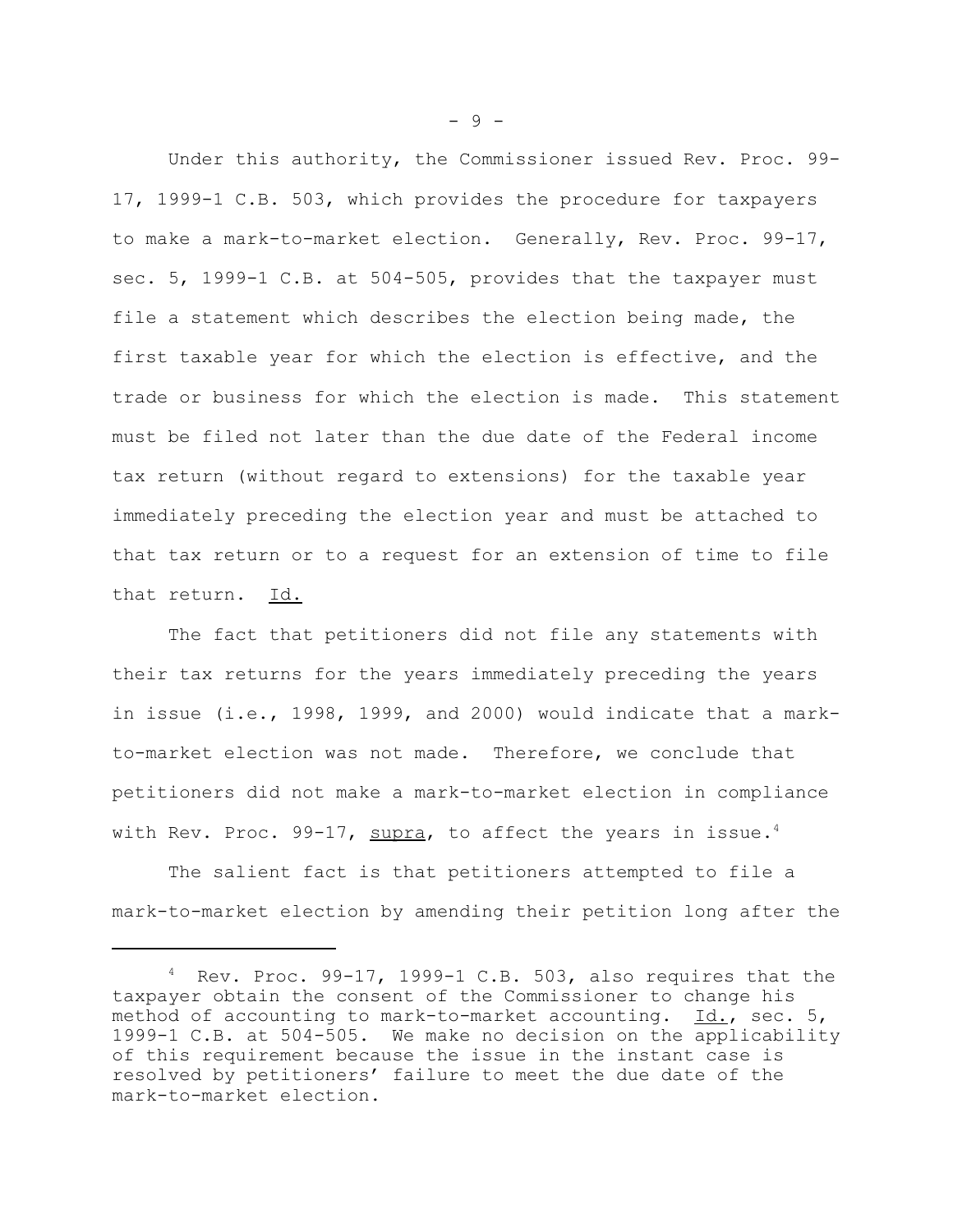due dates of their tax returns for the years in issue. In the meanwhile, respondent had audited those returns without disturbing petitioners' characterization of the gains and losses from securities transactions as capital and had determined deficiencies in petitioners' income taxes, prompting the petition to this Court. Even assuming arguendo that we did not look to the revenue procedure for guidance, we would still conclude that the mark-to-market election on the amendment to petition was made so late that petitioners are not entitled to abandon the valid method for reporting capital gains and losses on their tax returns. Cf. Pac. Natl. Co. v. Welch, 304 U.S. 191, 194-195 (1938) (change from method used on return for reporting gain on sale to installment method "would require recomputation and readjustment of tax liability for subsequent years and impose burdensome uncertainties upon the administration of the revenue laws"); Wierschem v. Commissioner, 82 T.C. 718, 722-724 (1984).

Therefore, we conclude that there is no genuine issue of material fact that petitioners did not make an effective mark-tomarket election on the amendment to petition to avail themselves of the benefits of section  $475(f)$ . As a result, respondent's motion for partial summary judgment will be granted.

 $- 10 -$